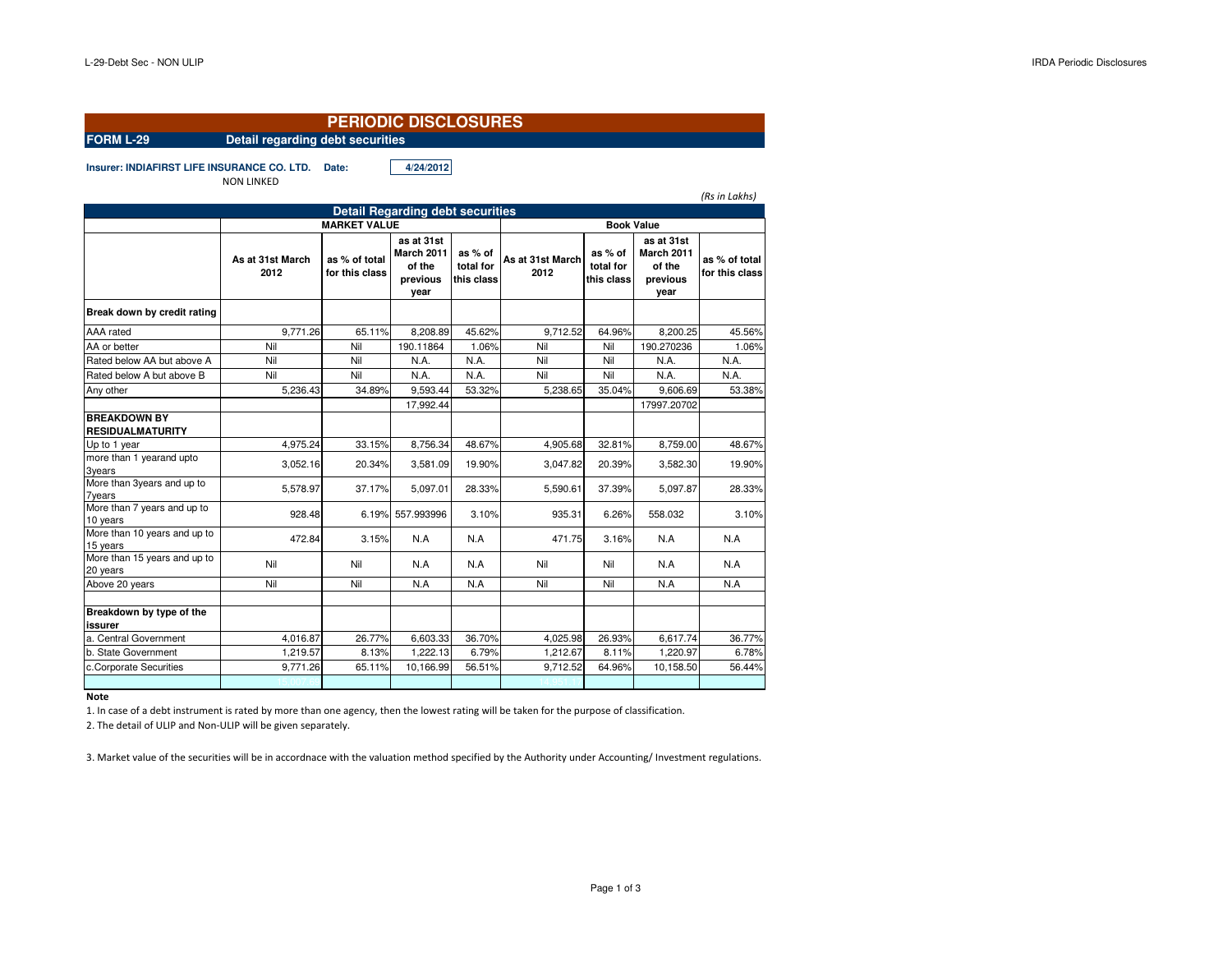## **FORM L-29 Detail regarding debt securities**

**PERIODIC DISCLOSURES**

**Insurer: INDIAFIRST LIFE INSURANCE CO. LTD. Date: 4/24/2012**

NON LINKED

|                                                |                          |                                 |                                                        |                                    |                          |                                    |                                                               | (Rs in Lakhs)                   |
|------------------------------------------------|--------------------------|---------------------------------|--------------------------------------------------------|------------------------------------|--------------------------|------------------------------------|---------------------------------------------------------------|---------------------------------|
| <b>Detail Regarding debt securities</b>        |                          |                                 |                                                        |                                    |                          |                                    |                                                               |                                 |
|                                                |                          | <b>MARKET VALUE</b>             |                                                        |                                    |                          |                                    |                                                               |                                 |
|                                                | As at 31st March<br>2012 | as % of total<br>for this class | as at 31st<br>March 2011<br>of the<br>previous<br>year | as % of<br>total for<br>this class | As at 31st March<br>2012 | as % of<br>total for<br>this class | as at 31st<br><b>March 2011</b><br>of the<br>previous<br>year | as % of total<br>for this class |
| Break down by credit rating                    |                          |                                 |                                                        |                                    |                          |                                    |                                                               |                                 |
| <b>AAA</b> rated                               | 6,582.63                 | 51.76%                          | Nil                                                    | Nil                                | 6,583.01                 | 51.79%                             | Nil                                                           | Nil                             |
| AA or better                                   | 700.00                   | 5.50%                           | Nil                                                    | Nil                                | 700.00                   | 5.51%                              | Nil                                                           | Nil                             |
| Rated below AA but above A                     | Nil                      | Nil                             | Nil                                                    | Nil                                | Nil                      | Nil                                | Nil                                                           | Nil                             |
| Rated below A but above B                      | Nil                      | Nil                             | Nil                                                    | Nil                                | Nil                      | Nil                                | Nil                                                           | Nil                             |
| Any other                                      | 5,435.29                 | 42.74%                          | Nil                                                    | Nil                                | 5,427.88                 | 42.70%                             | Nil                                                           | Nil                             |
| <b>BREAKDOWN BY</b><br><b>RESIDUALMATURITY</b> |                          |                                 |                                                        |                                    |                          |                                    |                                                               |                                 |
| Up to 1 year                                   | 59.95                    | 0.47%                           | Nil                                                    | Nil                                | 58.50                    | 0.46%                              | Nil                                                           | Nil                             |
| more than 1 yearand upto<br>3years             | 1,019.03                 | 8.01%                           | Nil                                                    | Nil                                | 1,022.41                 | 8.04%                              | Nil                                                           | Nil                             |
| More than 3years and up to<br><b>7years</b>    | 8,213.14                 | 64.58%                          | Nil                                                    | Nil                                | 8,203.79                 | 64.54%                             | Nil                                                           | Nil                             |
| More than 7 years and up to<br>10 years        | 3,425.79                 | 26.94%                          | Nil                                                    | Nil                                | 3,426.20                 | 26.95%                             | Nil                                                           | Nil                             |
| More than 10 years and up to<br>15 years       | Nil                      | Nil                             | Nil                                                    | Nil                                | Nil                      | Nil                                | Nil                                                           | Nil                             |
| More than 15 years and up to<br>20 years       | Nil                      | Nil                             | Nil                                                    | Nil                                | Nil                      | Nil                                | Nil                                                           | Nil                             |
| Above 20 years                                 | Nil                      | Nil                             | Nil                                                    | Nil                                | Nil                      | Nil                                | Nil                                                           | Nil                             |
|                                                |                          |                                 |                                                        |                                    |                          |                                    |                                                               |                                 |
| Breakdown by type of the<br>issurer            |                          |                                 |                                                        |                                    |                          |                                    |                                                               |                                 |
| a. Central Government                          | 2,817.37                 | 22.15%                          | Nil                                                    | Nil                                | 2,810.86                 | 22.11%                             | Nil                                                           | Nil                             |
| b. State Government                            | 2,617.92                 | 20.58%                          | Nil                                                    | Nil                                | 2,617.02                 | 20.59%                             | Nil                                                           | Nil                             |
| c.Corporate Securities                         | 7,282.63                 | 57.26%                          | Nil                                                    | Nil                                | 7,283.01                 | 57.30%                             | Nil                                                           | Nil                             |
|                                                |                          |                                 |                                                        |                                    |                          |                                    |                                                               |                                 |

### **Note**

1. In case of a debt instrument is rated by more than one agency, then the lowest rating will be taken for the purpose of classification.

2. The detail of ULIP and Non-ULIP will be given separately.

3. Market value of the securities will be in accordnace with the valuation method specified by the Authority under Accounting/ Investment regulations.